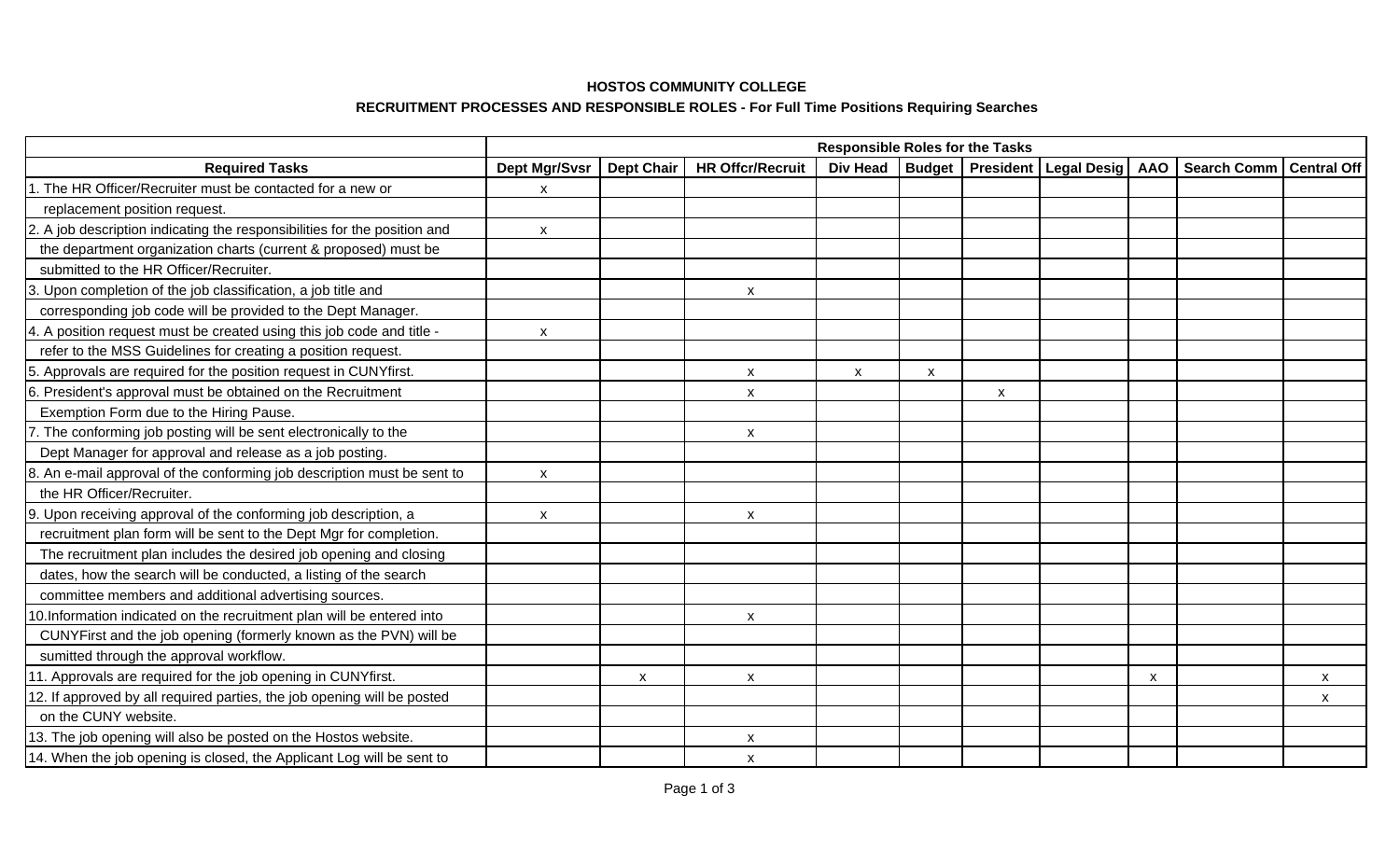### **HOSTOS COMMUNITY COLLEGE**

# **RECRUITMENT PROCESSES AND RESPONSIBLE ROLES - For Full Time Positions Requiring Searches**

|                                                                                                                                    | <b>Responsible Roles for the Tasks</b> |                   |                         |                    |  |              |                                        |                           |                    |                    |
|------------------------------------------------------------------------------------------------------------------------------------|----------------------------------------|-------------------|-------------------------|--------------------|--|--------------|----------------------------------------|---------------------------|--------------------|--------------------|
| <b>Required Tasks</b>                                                                                                              | Dept Mgr/Svsr                          | <b>Dept Chair</b> | <b>HR Offcr/Recruit</b> | <b>Div Head</b>    |  |              | Budget   President   Legal Desig   AAO |                           | <b>Search Comm</b> | <b>Central Off</b> |
| the AAO for certification of the applicant pool.                                                                                   |                                        |                   |                         |                    |  |              |                                        |                           |                    |                    |
| 15. The Recruitment Analysis Report, which indicates the gender and                                                                |                                        |                   |                         |                    |  |              |                                        | $\boldsymbol{\mathsf{x}}$ |                    |                    |
| ethnicity information of the applicant pool, will be obtained from                                                                 |                                        |                   |                         |                    |  |              |                                        |                           |                    |                    |
| <b>CUNYFirst.</b>                                                                                                                  |                                        |                   |                         |                    |  |              |                                        |                           |                    |                    |
| 16. AAO will meet and charge the Search Committee to begin the                                                                     |                                        |                   |                         |                    |  |              |                                        | $\mathsf{x}$              |                    |                    |
| candidate selection processes.                                                                                                     |                                        |                   |                         |                    |  |              |                                        |                           |                    |                    |
| 17. Applications/resumes will be sent to the Search Committee Chair.                                                               |                                        |                   | X                       |                    |  |              |                                        |                           |                    |                    |
| 18. Acknowledgement letters will be sent to all applicants                                                                         |                                        |                   | $\pmb{\mathsf{X}}$      |                    |  |              |                                        |                           |                    |                    |
| 19. Resumes will be reviewed and candidates will be selected for                                                                   |                                        |                   |                         |                    |  |              |                                        |                           |                    |                    |
| interviews.                                                                                                                        |                                        |                   |                         |                    |  |              |                                        |                           | X                  |                    |
| 20. Interviews will be conducted and the names of finalists will be                                                                |                                        |                   |                         |                    |  |              |                                        |                           |                    |                    |
|                                                                                                                                    |                                        |                   |                         |                    |  |              |                                        |                           | X                  |                    |
| submitted to the Dept Chair and/or Manager.                                                                                        |                                        |                   |                         |                    |  |              |                                        |                           |                    |                    |
| 21. Finalists will be interviewed and final hiring decision will be made.<br>22. Discuss the candidate selection and salary offer. | $\pmb{\mathsf{X}}$                     | X                 |                         |                    |  |              |                                        |                           |                    |                    |
|                                                                                                                                    | X                                      | X                 |                         | X                  |  |              |                                        |                           |                    |                    |
| 23. Conditional job offer (subject to additional approvals (P&B, ARC,                                                              | $\boldsymbol{\mathsf{x}}$              |                   |                         |                    |  |              |                                        |                           |                    |                    |
| and the Board of Trustees) to be made to the selected candidate.                                                                   |                                        |                   |                         |                    |  |              |                                        |                           |                    |                    |
| 24. Search results (including gender & ethnicity information) to be                                                                | $\boldsymbol{\mathsf{x}}$              |                   |                         |                    |  |              |                                        |                           |                    |                    |
| sent to the AAO.                                                                                                                   |                                        |                   |                         |                    |  |              |                                        |                           |                    |                    |
| 25. Using information gathered from the search and the Recruitment                                                                 |                                        |                   |                         |                    |  |              |                                        | $\boldsymbol{\mathsf{x}}$ |                    |                    |
| Analysis Report, the search results must be approved.                                                                              |                                        |                   |                         |                    |  |              |                                        |                           |                    |                    |
| 26. For faculty searches paperwork and required documents must be                                                                  |                                        | X                 |                         | $\mathsf{x}$       |  |              |                                        |                           |                    |                    |
| presented to the P & B for review and approvals.                                                                                   |                                        |                   |                         |                    |  |              |                                        |                           |                    |                    |
| 27. For HEO appointments, the following processes apply:                                                                           |                                        |                   |                         |                    |  |              |                                        |                           |                    |                    |
| 27a. The HEO packet will be completed and submitted to HR for review.                                                              | $\pmb{\mathsf{X}}$                     | X                 |                         | $\pmb{\mathsf{X}}$ |  |              |                                        |                           |                    |                    |
| 27b. The HEO packet will be submitted to the ARC Committee.                                                                        |                                        |                   | X                       |                    |  |              |                                        |                           |                    |                    |
| 27c. If approved by the ARC Committee, the HEO packet is                                                                           |                                        |                   | X                       |                    |  |              |                                        |                           |                    |                    |
| delivered to the President's Office for signature.                                                                                 |                                        |                   |                         |                    |  |              |                                        |                           |                    |                    |
| 27d. President's signature is obtained to indicate approval of the                                                                 |                                        |                   |                         |                    |  | $\mathsf{x}$ |                                        |                           |                    |                    |